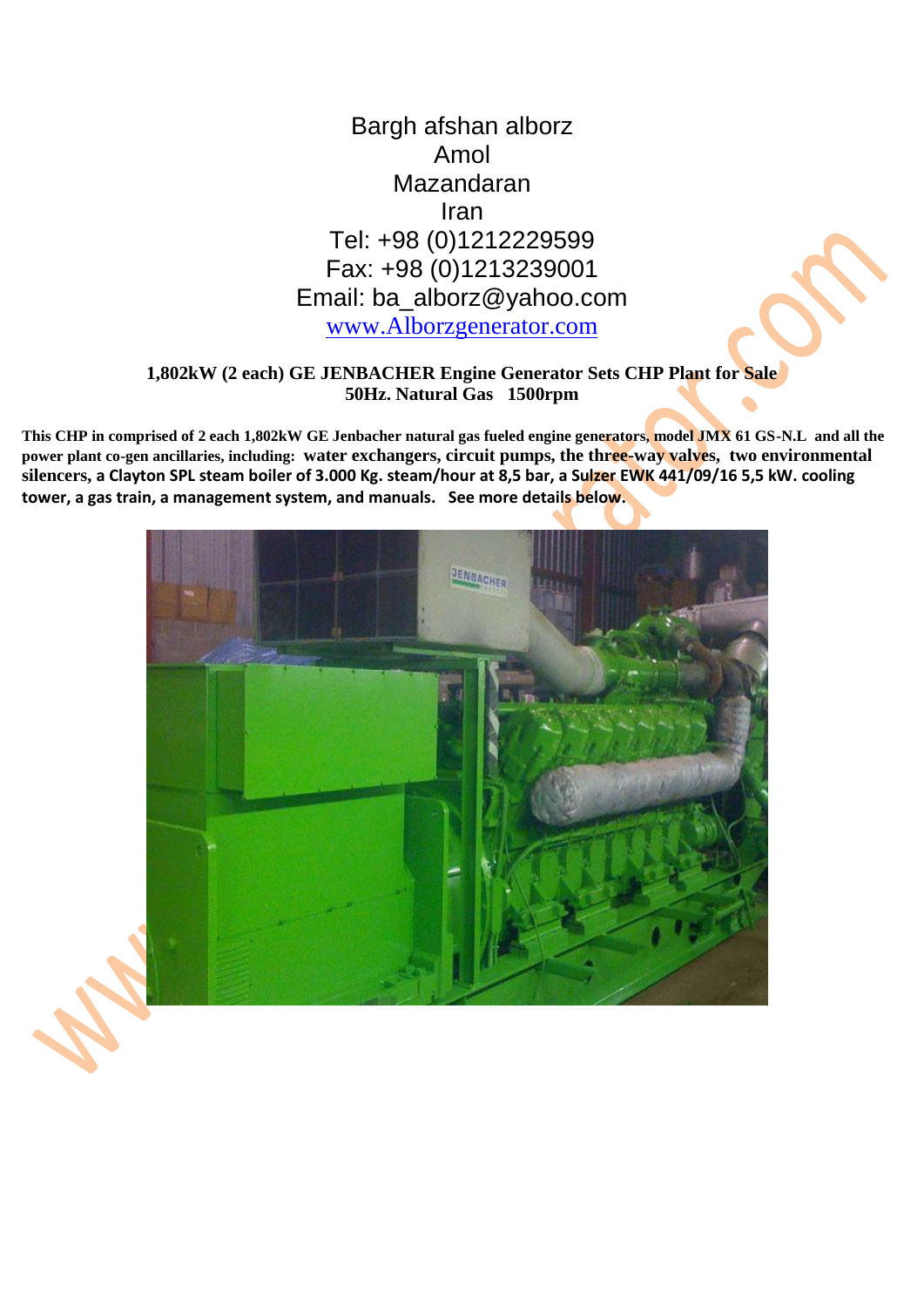





**Scope of Supply** 

**Engine Details** 

**Make:** GE Jenbacher (Austria) **Model:** JMS 616 GS-N.L. **Q'ty:** 2.

**Serial Numbers:**

**Unit 1:** 2828491 / **Generator Set:** 2828501. **Unit 2:** 2828492 / **Generator Set:** 2828502.

**Fuel:** Natural gas.

**Output: 1.802 kW. (each)** 

**Total running hours:** 

**Unit 1:** 38.840 hours. **Unit 2:** 39.711 hours.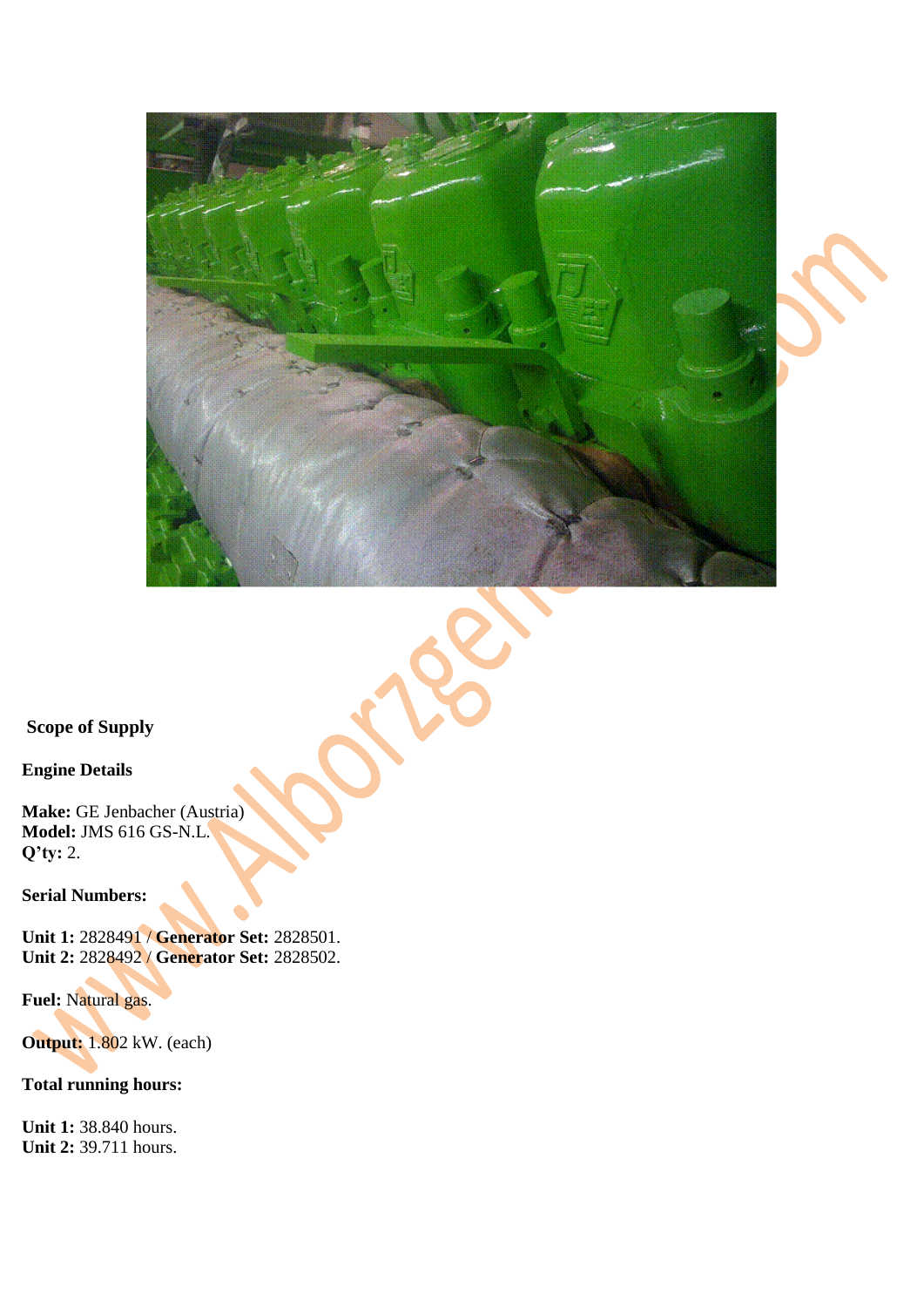The next main overhaul is scheduled at 60.000 hours.

At intervals of 2.000-4.000 hours, the maintenance was kept by our engineering staff.

At intervals of 10.000-20.000 hours the maintenance was kept by the GE Jenbacher official service.

**Condition:** These generator sets never had any breakdowns.

Unit 1: the engine was stopped three years ago. Maintenance works have been done regularly. The generator was replaced in year 2008. The crankshaft is standard. The overall condition is excellent.

Unit 2: the engine was stopped three years ago. Maintenance works have been done regularly. The crankshaft is standard. The overall condition is excellent.

### **Generator Details**

**Make:** Newage/Stamford. (England) **Type:** LVSI814C2. **Q'ty:** 2.

#### **Year of manufacture:**

**Unit 1:** 2004. **Unit 2:** 1998.

**Output:** 1.746 KVA (each). **Tension:** 690/400 V. Three-phase 4 Wires. **Power Factor:** 1.0 **Service type: Continuous. Intensity:** 1.462 Amp. **Environmental temperature:** 40º C. **Protection class:** IP23. **Regulator Type:** MA325.

### **Condition:**

Unit 1: the generator is brand new. Unit 2: the generator has been running 39.711 hours. It is in perfect working condition.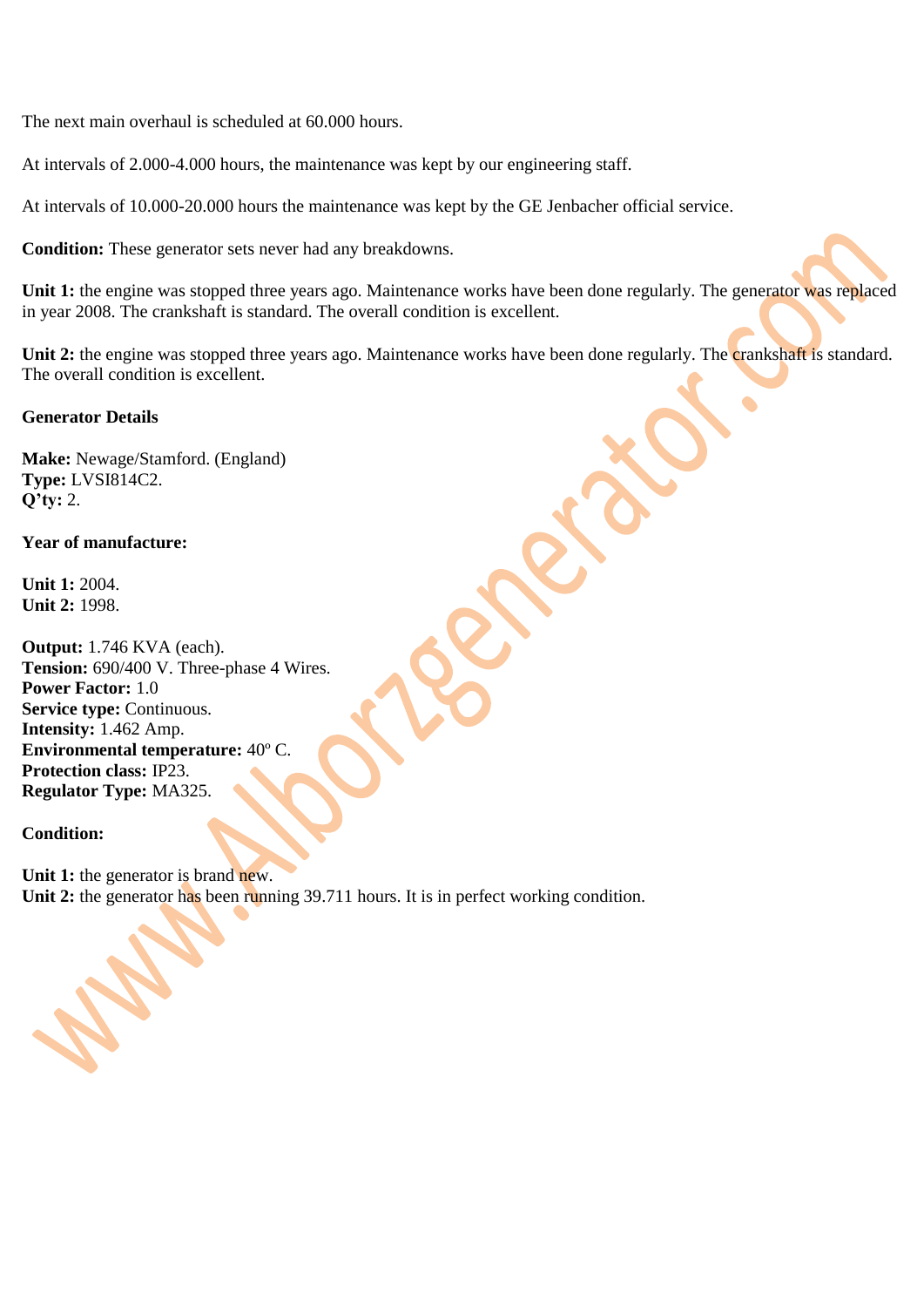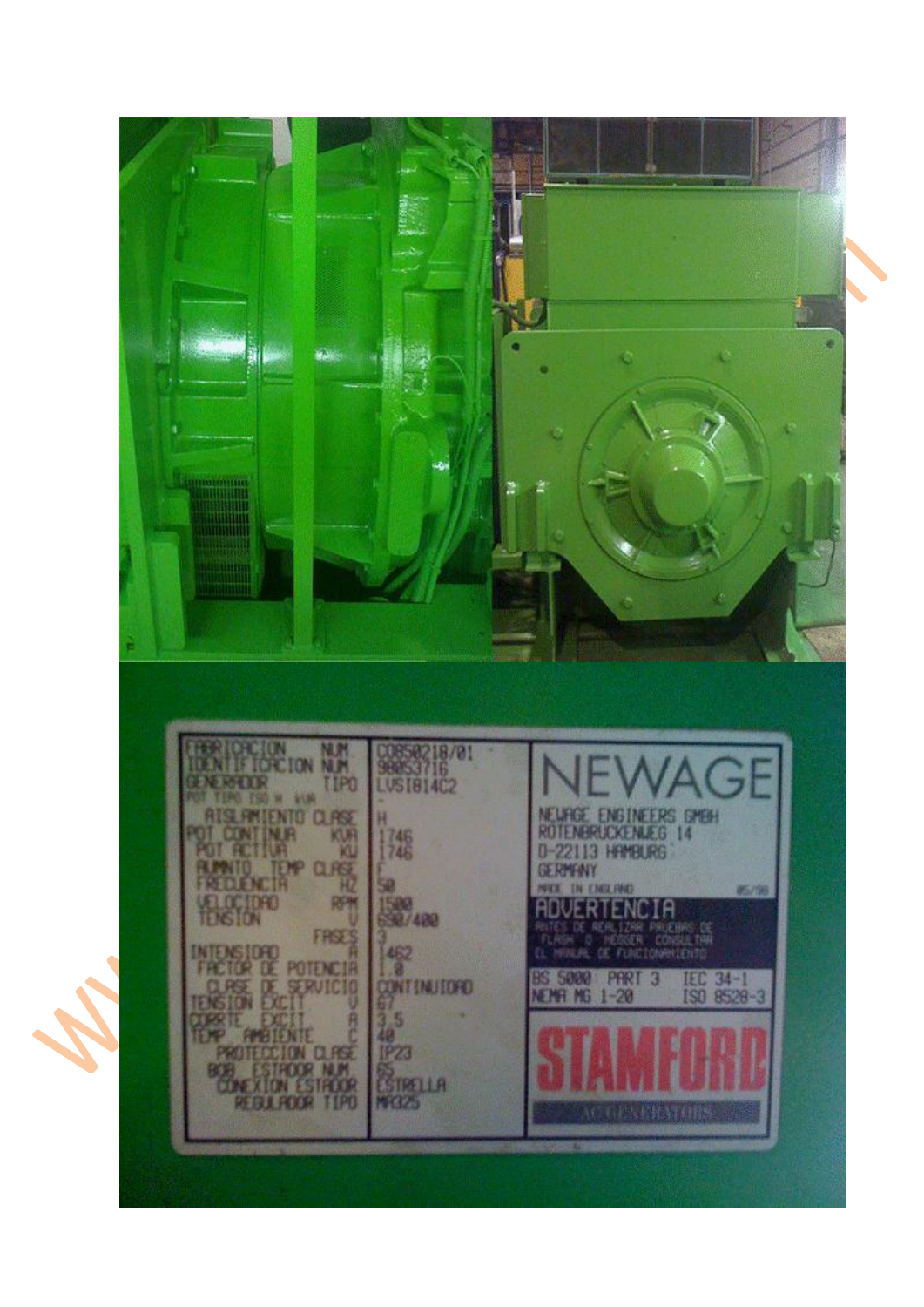

# **The Gas Train**

A complete gas train (for each set), including the following:

- **Filter.**
- Electro-valve.
- Medenus Gas-Druckregeltechnik (Germany) Low circuit Regulator.
- **High circuit Regulator.**
- The security locking system.

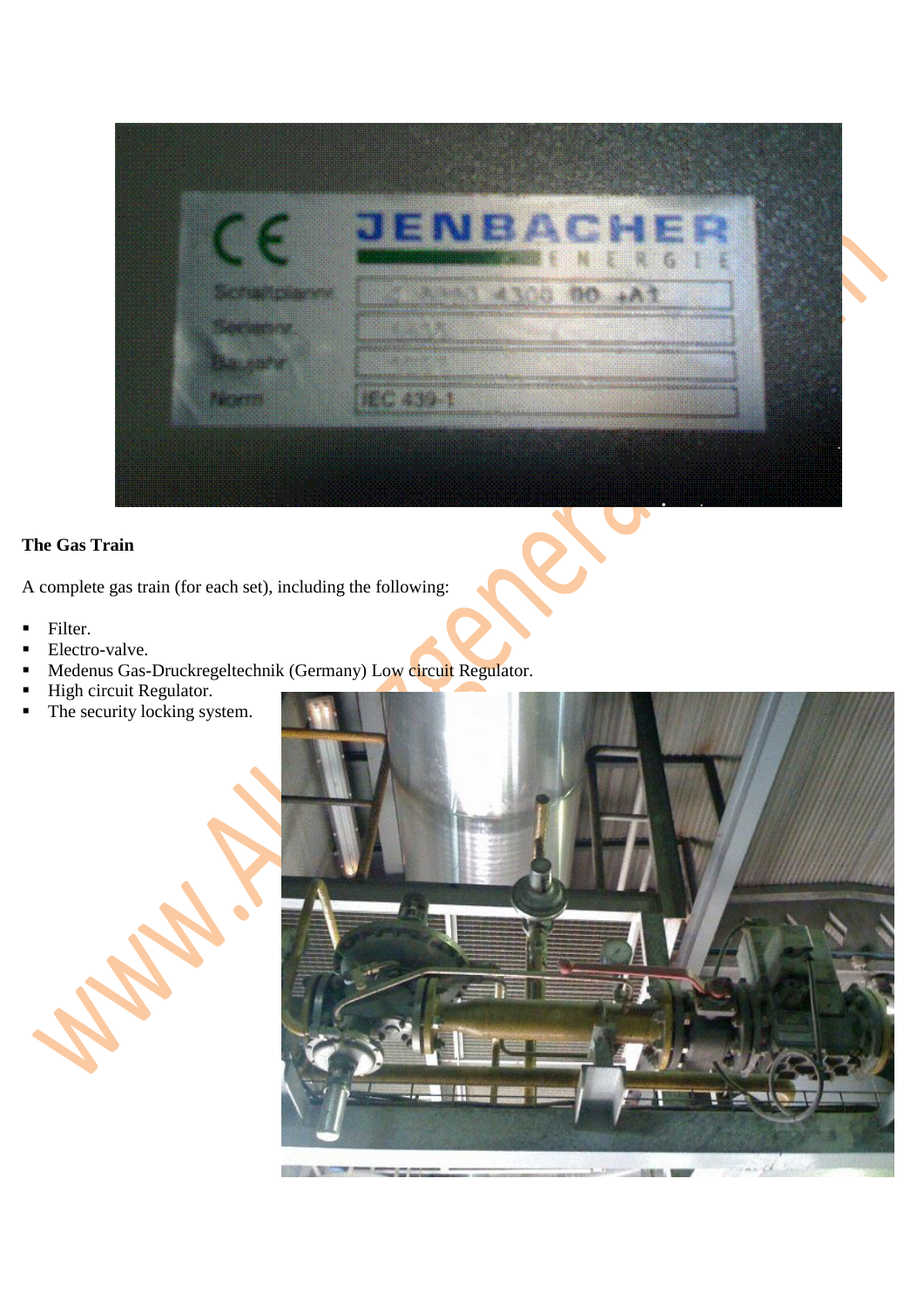### **The Management System**

Dia.Ne Control Panel with Win NT system. (including the original software and certificates)

2x Generator Set Panels (Breaker Circuit).

2x Engine Panels (PLC).

1x Auxiliary panel (for managing all the cogeneration system ancillaries)

1x Automatic connection to the power grid.

We would include the auxiliary panel and the automatic connection panel in case that the buyer purchases the two gensets at the same time.



### **The handbooks**

- Manoeuvre-Description J616 series handbook.
- Maintenance handbook.
- Spare Parts List handbook.

**Availability/Delivery:** currently in stock at our warehouse. Immediately. **Complete Genset Price FOB Spain** 

# **There is also available all the power plant co-gen ancillaries.**

- The complete co-generation system with water-water exchangers, the circuit pumps, the three-way valves.
- Two environmental silencers.
- A Clayton SPL steam boiler of 3.000 Kg. steam/hour at 8,5 bar.
- A Sulzer EWK 441/09/16 5,5 kW. cooling tower.

(\*) All items are in stock unless being sold.